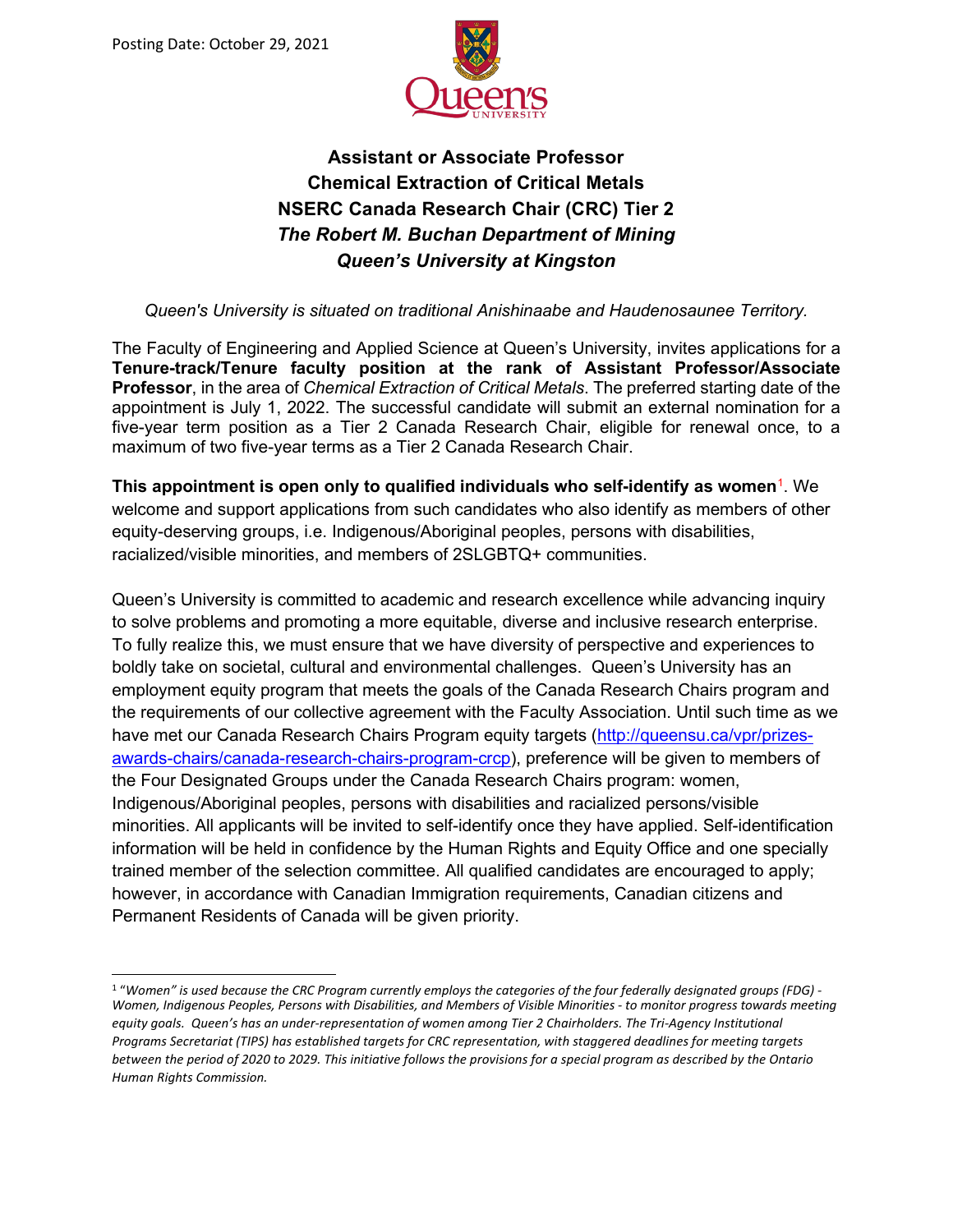Canada Research Chairs were established as part of a national strategy to foster research excellence [\(www.chairs-chaires.gc.ca\)](http://www.chairs-chaires.gc.ca/). The successful candidate must submit an external application to the Tri-agency Institutional Program Secretariat that meets the requirements for the successful nomination of Tier 2 Chair as defined by the Canada Research Chairs Program:

- be an excellent emerging world-class researcher who has demonstrated particular research creativity;
- have demonstrated the potential to achieve international recognition in their field in the next five to ten years;
- have the potential to attract, develop and retain excellent trainees, students and future researchers; and
- be proposing an original, innovative research program of high quality.

Candidates more than 10 years from their highest degree at the time of nomination may have their eligibility for a Tier 2 Chair assessed through the program's Tier 2 justification process. Acceptable justifications are generally limited to breaks in the candidate's research career due to maternity or parental leave, extended sick leave, clinical training, and family care. Please contact research@queensu.ca if you desire more information on the Tier 2 justification process. In addition, the impact of certain circumstances (including but not limited to parental leave, family responsibilities, illness, disability, research in emerging fields, limited access to resources) that may legitimately affect a nominee's record of research achievement will be given careful consideration when assessing the nominee's research productivity. Candidates are encouraged to provide any relevant information about their experience and/or career [interruptions](https://www.chairs-chaires.gc.ca/peer_reviewers-evaluateurs/productivity-productivite-eng.aspx) to allow for a fair assessment of their application.

## **Your Career with Queen's Engineering**

Among our top priorities in the Faculty of Engineering and Applied Science is providing opportunities for early career academics to develop distinguished research and exceptional teaching contributions while fostering an environment where all faculty can thrive. To promote on-going success, there is support for course development and delivery that is provided by the Department, the Queen's Centre for Teaching and Learning, and the Faculty of Engineering and Applied Science. Faculty have access to a range of educational technologies including industry-leading instructional design support offered through the [Engineering Teaching and](https://engineering.queensu.ca/About/teaching-and-learning/team.html)  [Learning Team.](https://engineering.queensu.ca/About/teaching-and-learning/team.html) Support for faculty to develop strong research programs includes Special Research Grant opportunities, grant writing workshops and review services, and one-to-one mentorship from experienced colleagues. Queen's Engineering is also committed to increasing the proportion of women in engineering, supported by the recent establishment of [a Chair for](https://engineering.queensu.ca/women-in-engineering/)  [Women in Engineering.](https://engineering.queensu.ca/women-in-engineering/)

Having celebrated its 125<sup>th</sup> anniversary, *Queen's Mining* consistently ranks among the world's top Mining Engineering departments, with outstanding laboratory facilities and an unparalleled reputation for the quality of our graduates. In alignment with emerging societal and industry priorities, the department embraces an integrated systems approach to the mining project life cycle, thereby enabling more sustainable raw materials extraction that is safer and more effective, and which further mitigates social, environmental, and economic impacts. Several established faculty members have active research programs on a variety of themes related to the mining value chain, including Geostatistics, Blasting, Ventilation, Geomechanics, Mine Design, Mineral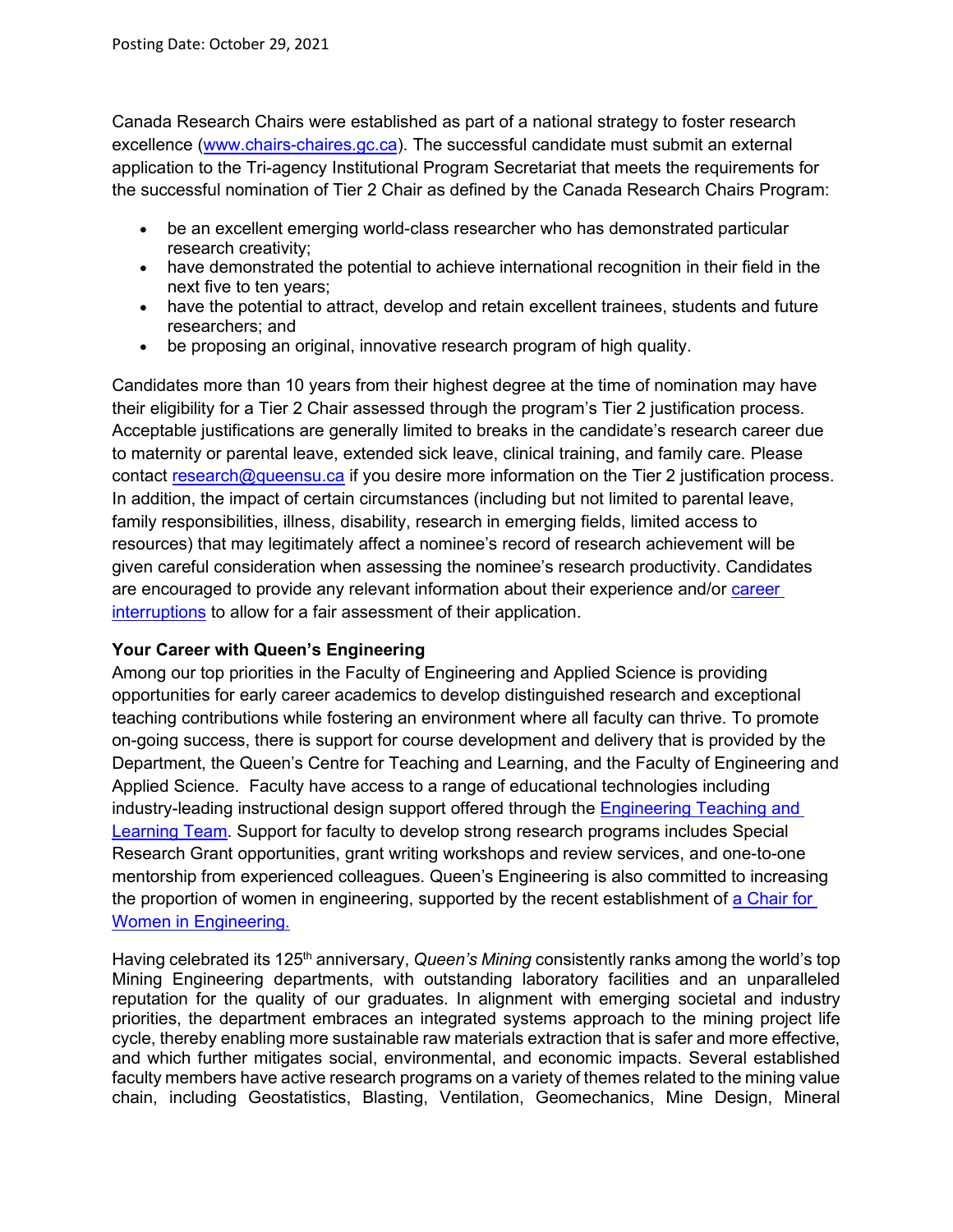Processing, Metallurgy, Sustainability and Intelligent Mining Systems. The department possesses world class laboratories for teaching and research in blasting, rock mechanics, mineral processing and extractive metallurgy.

Critical Metals have the potential to revolutionize the path towards a net-zero emissions future, and Canada requires a secure domestic source of these metals for its future advancement towards green technology industries. Canada must diversify its sources of critical metals, and emerge as a reliable global supplier of these critical elements. Furthermore, the recently announced path to net-zero emissions by 2050 by the Government of Canada, imposes emissions-reduction targets for the coming decades that are unachievable without significant investment in research in the area of critical metals.

This NSERC Canada Research Chair (CRC) Tier 2 position will leverage existing strengths in extractive metallurgy at Queen's University, helping establish our leadership in the hydrometallurgy of critical metals. It will focus on the extraction of critical metals from primary sources, as well as the recycling of critical metals from end-of-life products such as smart phones and lithium ion batteries, with the aim of developing chemical processing options that improve economic feasibility while also reducing environmental impacts.

The candidate is expected to thrive on research in a truly multidisciplinary domain, spanning Mining Engineering, Chemical Engineering, Materials and Metallurgical Engineering, as well Geological Sciences & Geological Engineering, and Engineering Chemistry. The appointment also has significant implications on the field of public policy, with potential for collaboration with Queen's Institute of Energy and Environmental Policy (QIEEP). The candidate is expected to leverage the current infrastructure and strengths in hydrometallurgy and chemical extraction of metals within the Mining Department at Queen's University, building a world-class high impact research program complementing the existing research strengths of the Department.

The primary academic appointment for this position will be in the Robert M. Buchan of Mining (*Queen's Mining*). Cross-appointment to other relevant academic departments will be encouraged, depending on the area of expertise and research focus of the appointee.

## **Criteria:**

Candidates must have a PhD or equivalent degree completed at the start date of the appointment.

The main criteria for selection are:

- demonstrated academic and teaching excellence;
- evidence of high-quality scholarly output that demonstrates potential for independent research leading to peer assessed publications and the securing of external research funding, commensurate with years since PhD obtained;
- High potential for outstanding teaching contributions at both the undergraduate and graduate levels and an ongoing commitment to academic and pedagogical excellence in support of the department's programs;
- evidence of an ability to work collaboratively in an interdisciplinary and student-centred environment; and
- Professional engineering licensure in Canada, or the eligibility to obtain licensure, is a requirement. Note that all forms of engineering licensure in Canada are considered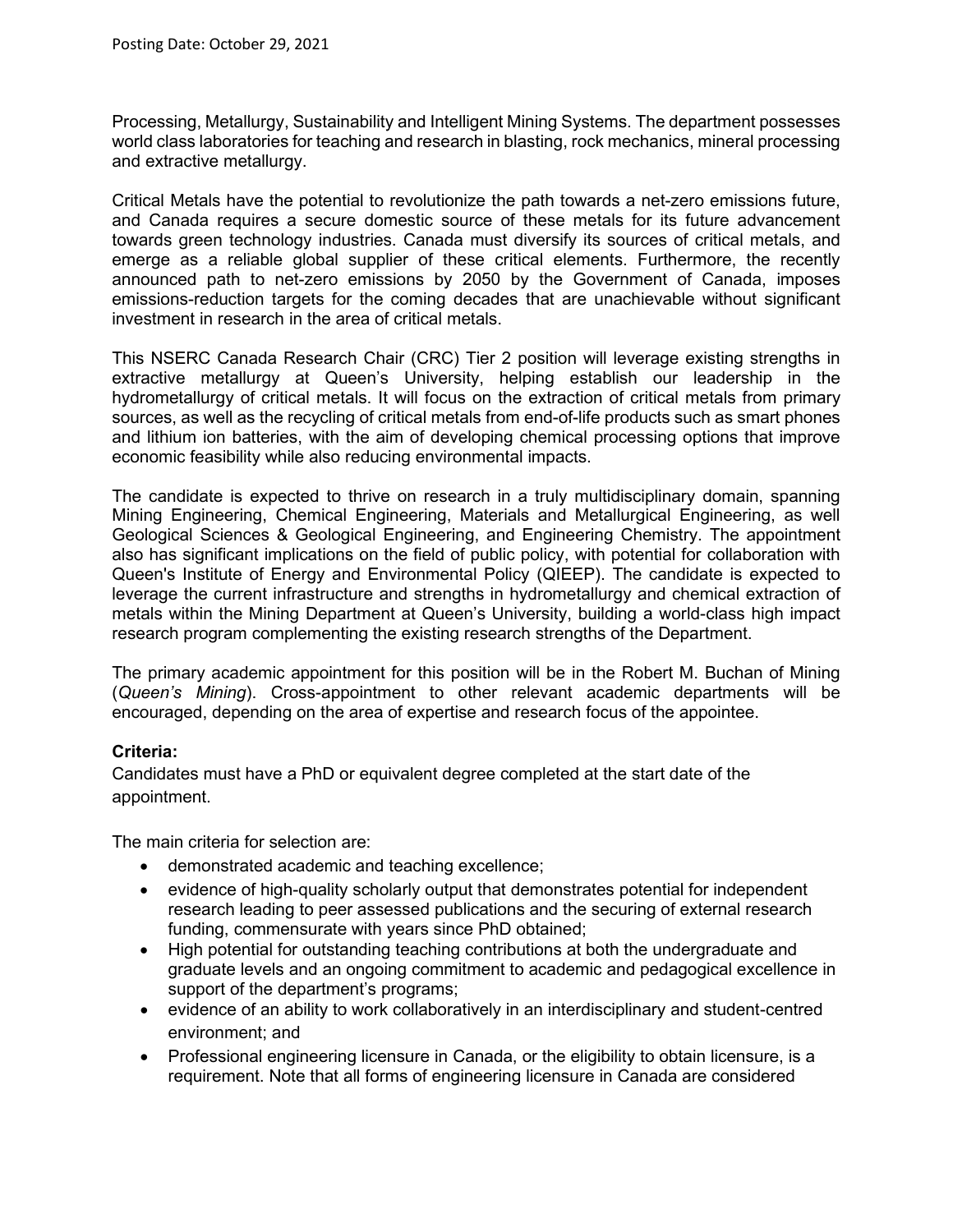acceptable (e.g., P.Eng., temporary engineering license, provisional engineering license, etc.).

The successful candidate will also be expected to make contributions through service to the department, the Faculty, the University, and/or the broader community. Salary will be commensurate with qualifications and experience.

### **Queen's University Commitment to Equity, Diversity and Inclusion**

Within the Faculty of Engineering and Applied Science, innovation thrives with new perspectives and experiences, and the diversity of our workforce enhances our research and teaching excellence. People from across Canada and around the world come to learn, teach and carry out research at Queen's University. With foundational values of collaboration, respect and diversity, we are committed to embracing an inclusive environment and supporting each member of our community to reach their fullest potential. We encourage those who share our commitments to diversity and inclusion to join our Faculty.

The University is situated on the traditional territories of the Haudenosaunee and Anishinaabe, in historic Kingston on the shores of Lake Ontario. Kingston's residents enjoy an outstanding quality of life with a wide range of cultural, recreational, and creative opportunities. Visit [Inclusive Queen's](https://www.queensu.ca/inclusive/content/home) for information on equity, diversity and inclusion resources and initiatives.

Faculty and their dependents are eligible for an extensive benefits package including prescription drug coverage, vision care, dental care, long term disability insurance, life insurance and access to the Employee and Family Assistance Program. You will also participate in a pension plan. Tuition assistance is available for qualifying employees, their spouses and dependent children. Queen's values families and is pleased to provide a 'top up' to government parental leave benefits for eligible employees on maternity/parental leave. In addition, Queen's provides partial reimbursement for eligible daycare expenses for employees with dependent children in daycare. Details are set out in the Queen's-QUFA Collective Agreement. For more information on employee benefits, see [Queen's Human Resources.](http://www.queensu.ca/humanresources/)

Additional information about Queen's University can be found on the [Faculty Recruitment and](http://www.queensu.ca/facultyrecruitment)  [Support](http://www.queensu.ca/facultyrecruitment) website. To comply with federal laws, the University is obliged to gather statistical information as to how many applicants for each job vacancy are Canadian citizens / permanent residents of Canada. Applicants need not identify their country of origin or citizenship; however, all applications must include one of the following statements: "I am a Canadian citizen / permanent resident of Canada"; OR, "I am not a Canadian citizen / permanent resident of Canada". Applications that do not include this information will be deemed incomplete.

## **A complete application consists of:**

- a cover letter (including one of the two statements regarding Canadian citizenship / permanent resident status specified in the previous paragraph);
- a current Curriculum Vitae (including a list of publications);
- a statement of research interests for the next 5 years;
- a statement of teaching interests and experience (including teaching outlines and evaluations if available);